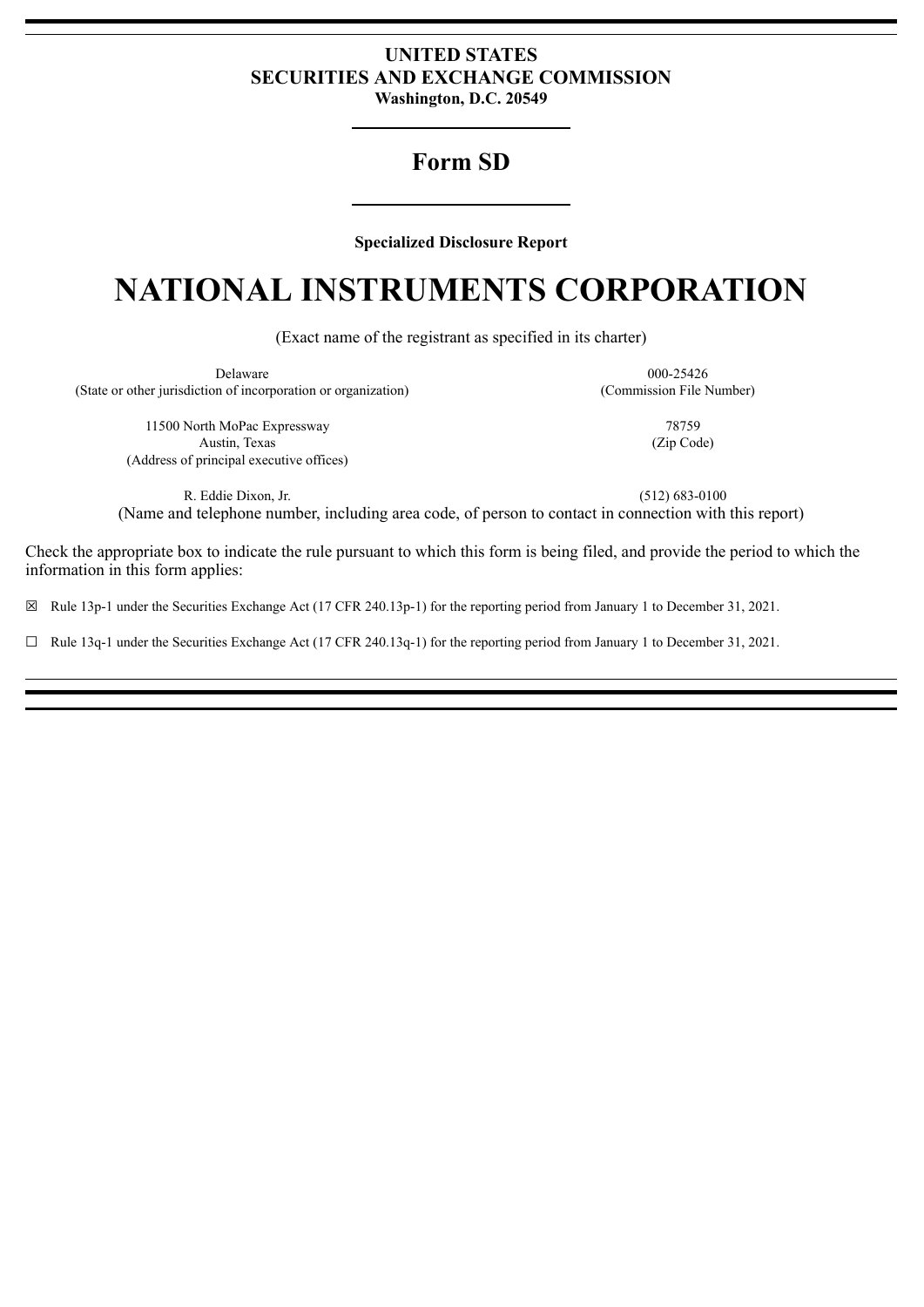#### **Section 1 – Conflict Minerals Disclosure**

#### **Item 1.01 Conflict Minerals Disclosure and Report**

# **GENERAL**

National Instruments Corporation (the "Company," "NI," "we," "us" or "our") started over 40 years ago on an idea of connecting engineers through software. Our founders created technology to connect instruments to computers in order to accelerate the testing and measurement of innovative technology, and this was the seed of a philosophy of accelerating innovation that continues to be a driving force of our culture, our business, and our operations today. We strive to enable customers around the world to do their most ambitious work while meeting fast-moving market demands. We provide the integration of modular hardware and open, flexible software systems, to consistently support organizations' evolving test and measurement needs. NI is headquartered in Austin, Texas, was incorporated under the laws of the State of Texas in May 1976 and was reincorporated in Delaware in June 1994. In March 1995, we completed an initial public offering of our common stock. Our common stock, \$0.01 par value, is quoted on the NASDAQ Stock Market under the trading symbol NATI.

In 2010 the US Congress enacted the conflict minerals provisions of the Dodd-Frank Financial Reform legislation. The law's aim is to curb violence and human rights abuses in the Democratic Republic of the Congo (DRC), the Republic of Congo, the Central African Republic, South Sudan, Uganda, Rwanda, Burundi, Tanzania, Zambia, and Angola by requiring disclosure of certain information by public companies that use certain minerals which are necessary to the functionality or production of their products, which minerals include gold, columbite-tantalite (coltan), cassiterite and wolfamite, including their derivatives which are limited to tantalum, tin and tungsten (collectively, the "Conflict Minerals").

# **COVERED PRODUCTS**

Most NI hardware products and systems contain at least one of the Conflict Minerals and fall into the scope of the law's requirements; thus, this disclosure includes information on a company-level basis that includes general information for our hardware products. We offer two primary hardware form factors, PXI and NI C-series, both with a modular input/output ("I/O") approach in addition to industry standard PCI form factors. The NI PXI modular instrument platform, introduced in 1997, is a standard PC architecture in a rugged form factor with expansion slots and instrumentation extensions for timing, triggering, and signal sharing. PXI combines mainstream PC software and PCI hardware with advanced instrumentation capabilities. The NI Cseries platform, used in our CompactRIO and CompactDAQ products, is a rugged, high-performance I/O and processing platform used in a wide variety of data acquisition applications. The NI PXI and C-series platforms include field programmable gate array ("FPGA") technology, giving customers programmable hardware capability that provides high performance and is usercustomizable with NI LabVIEW software. One example of our application-specific systems is our NI Semiconductor Test System ("STS") which combines NI modular instrumentation with NI software for RF and mixed-signal production testing. The STS features fully production-ready test systems that use NI technology in a form factor suitable for a semiconductor production test environment. The STS combines the NI PXI hardware, TestStand test management software, and LabVIEW graphical programming software inside a fully enclosed test head. The compact STS design houses all the key components of a production tester while using a fraction of the floor space, power, and maintenance typically required by traditional automated test equipment.

#### **Reasonable Country of Origin Inquiry Description**

For calendar year 2021, NI has conducted a good faith reasonable country of origin inquiry ("RCOI") to determine whether the conflict minerals necessary to the functionality or production of NI Products originated in the DRC or an adjoining country or came from scrap or recycled sources.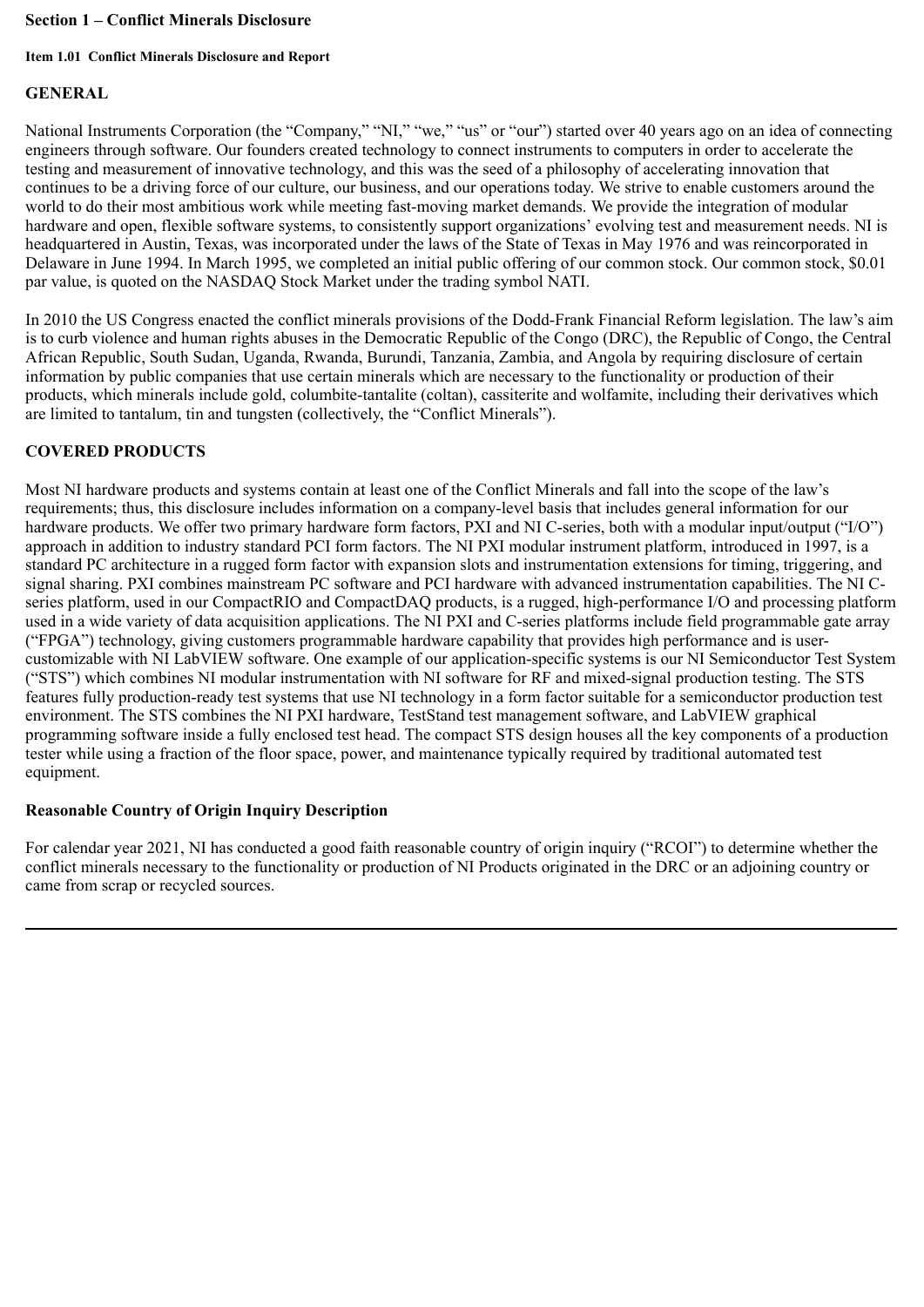The Company's RCOI process included reviewing the products manufactured or contracted to be manufactured during the Reporting Period to identify products that should be deemed in-scope as described by the Adopting Release and conducting an inquiry of our direct suppliers of the in-scope products using the Responsible Minerals Initiative's ("RMI") Conflict Minerals Reporting Template ("CMRT"). Based on the results of our RCOI which indicated sourcing from the DRC or an adjoining country, we exercised due diligence on the source and chain of custody of the conflict minerals in accordance with the OECD Due Diligence Guidance.

# **Conflict Minerals Disclosure**

This Form SD of NI is filed pursuant to Rule 13p-1 promulgated under the Securities Exchange Act of 1934, as amended, for the reporting period January 1, 2021 to December 31, 2021.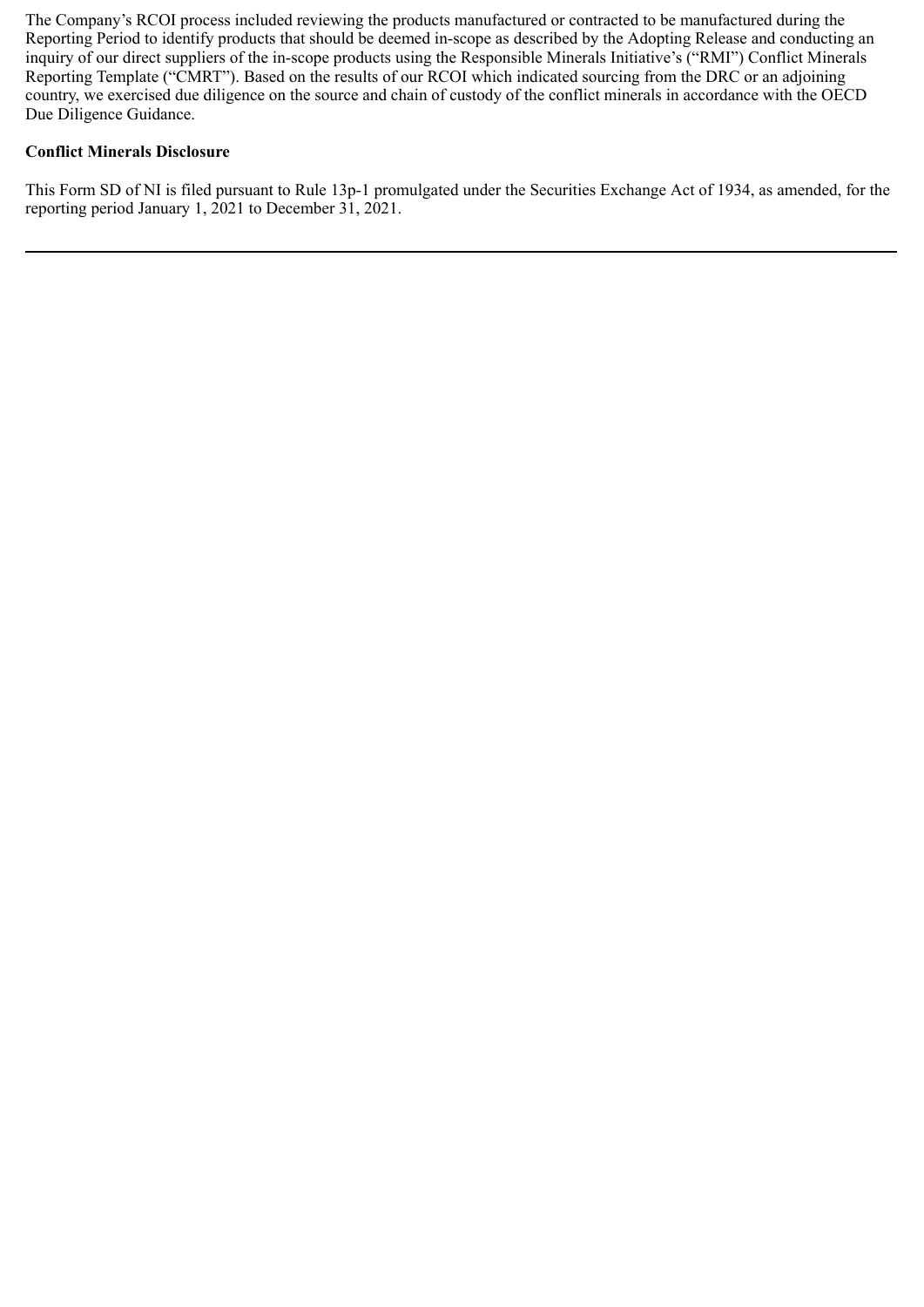A copy of NI's Conflict Minerals Report is provided as Exhibit 1.01 to this Form SD and is publicly available at http://investor.ni.com/. This website and the information contained therein or connected thereto are not intended to be incorporated into this Form SD or the Conflict Minerals Report.

#### **Item 1.02 Exhibit**

As specified in Section 2, Item 2.01 of this Form SD, NI is hereby filing its Conflict Minerals Report as Exhibit 1.01 to this report.

#### **Section 2 – Resource Extraction Issuer Disclosure**

**Item 2.01 Resource Extraction Issuer Disclosure and Report**

Not applicable.

**Section 3 – Exhibits**

**Item 3.01 Exhibits**

The following exhibit is filed as part of this report.

[Exhibit](#page-5-0) 1.01 Conflict Minerals Report of National Instruments Corporation for the reporting period from January 1 to December 31, 2021.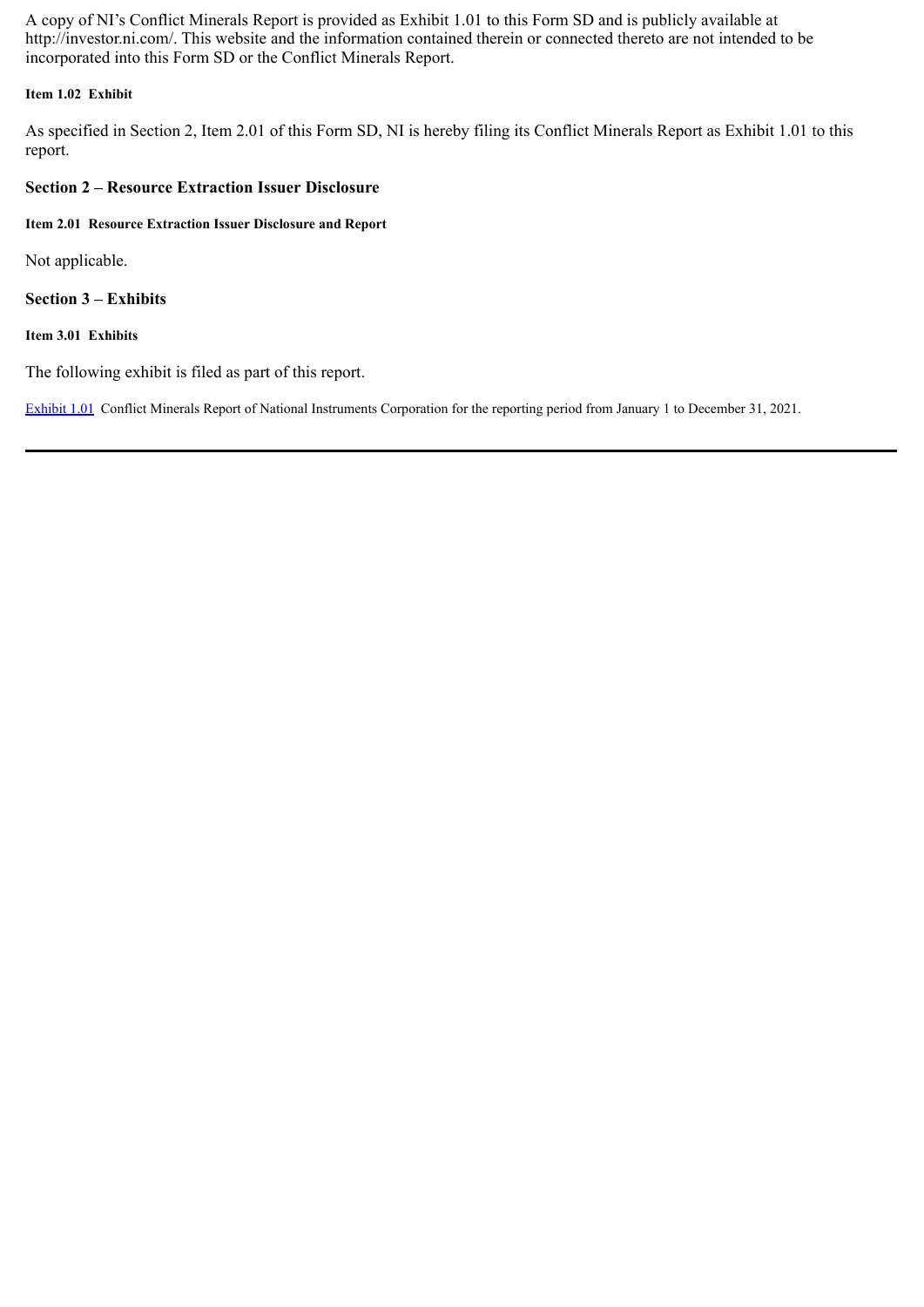#### **SIGNATURES**

Pursuant to the requirements of the Securities Exchange Act of 1934, the registrant has duly caused this report to be signed on its behalf by the duly authorized undersigned.

## **NATIONAL INSTRUMENTS CORPORATION**

By: /s/ R. Eddie Dixon, Jr.

R. Eddie Dixon, Jr. Chief Legal Officer, Senior Vice President & Secretary

Date: May 31, 2022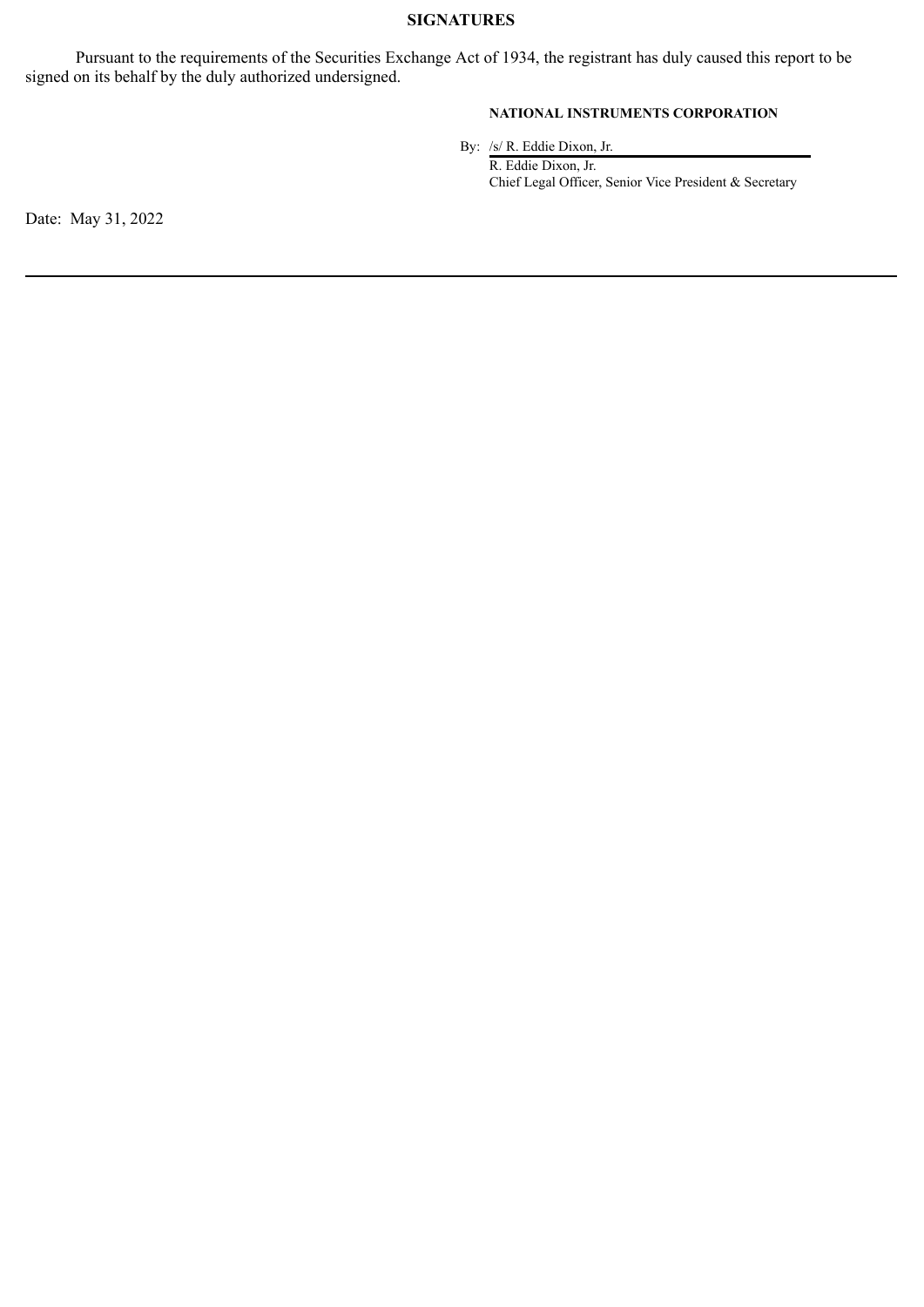#### CONFLICT MINERALS REPORT OF NATIONAL INSTRUMENTS CORPORATION FOR THE REPORTING PERIOD FROM JANUARY 1 TO DECEMBER 31, 2021

# <span id="page-5-0"></span>**I. Introduction**

This is the Conflict Minerals<sup>1</sup> Report of National Instruments Corporation ("we," "our," "us," "NI," or the "Company") prepared for calendar year 2021 in accordance with Rule 13p-1 ("Rule 13p-1") under the Securities Exchange Act of 1934 (the "Act"), as amended. Numerous terms in this Report are defined in Rule 13p-1 of the Act and SEC Release No. 34-67716 (August 22, 2012) under the Act (the "Adopting Release"). The reader is referred to these sources for the definitions of defined terms contained herein.

In accordance with Rule 13p-1, we undertook efforts to determine the presence and source of the conflict minerals within our products. The Company designed its efforts in conformity with the internationally recognized due diligence framework set forth in the *Organisation for Economic Co-operation and Development ("OECD") Due Diligence Guidance for Responsible Supply Chains of Minerals from Conflict-Affected and High-Risk Areas2* ("OECD Due Diligence Guidance") and related Supplements.

The statements below are based on the activities performed to date in good faith by the Company and are based on the infrastructure and information available at the time of this filing. Factors that could affect the accuracy of these statements include, but are not limited to, incomplete supplier data or available smelter data, errors or omissions by suppliers or smelters, gaps in supplier or smelter education and knowledge, supplier and smelter unfamiliarity with the protocol, evolving identification of smelters, incomplete information from industry or other third-party sources, all instances of Conflict Minerals necessary to the functionality or manufacturing of NI's products possibly not yet having been identified, timeliness of data, public information not discovered during a reasonable search, errors in public data, language barriers and translation, oversights or errors in conformant smelter audits, Covered Countries sourced materials being declared secondary materials, companies going out of business in 2021, certification programs being not equally advanced for all industry segments and metals, smuggling of Conflict Minerals from the Covered Countries to countries beyond the covered countries, continuing guidance regarding the SEC final rules, and other issues.

# **II. Overview**

# **Company Profile**

National Instruments Corporation started over 40 years ago on an idea of connecting engineers through software. Our founders created technology to connect instruments to computers in order to accelerate the testing and measurement of innovative technology, and this was the seed of a philosophy of accelerating innovation that continues to be a driving force of our culture, our business, and our operations today. We strive to enable customers around the world to do their most ambitious work while meeting fast-moving market demands. We provide the integration of modular hardware and open, flexible software systems, to consistently support organizations' evolving test and measurement needs. NI is headquartered in Austin, Texas, was incorporated under the laws of the State of Texas in May 1976 and was reincorporated in Delaware in June 1994. In March 1995, we completed an initial public offering of our common stock. Our common stock, \$0.01 par value, is quoted on the NASDAQ Stock Market under the trading symbol NATI.

<sup>1</sup> The term "conflict mineral" is defined in Section 1502(e)(4) of the Dodd-Frank Wall Street Reform and Consumer Protection Act as (A) columbite-tantalite, also known as coltan (the metal ore from which tantalum is extracted); cassiterite (the metal ore from which tin is extracted); gold; wolframite (the metal ore from which tungsten is extracted); or their derivatives; or (B) any other mineral or its derivatives determined by the Secretary of State to be financing conflict in the Democratic Republic of the Congo ("DRC") or an adjoining country.

2 OECD (2016), OECD Due Diligence Guidance for Responsible Supply Chains of Minerals from Conflict-Affected and High-Risk Areas: Third Edition, OECD Publishing, Paris.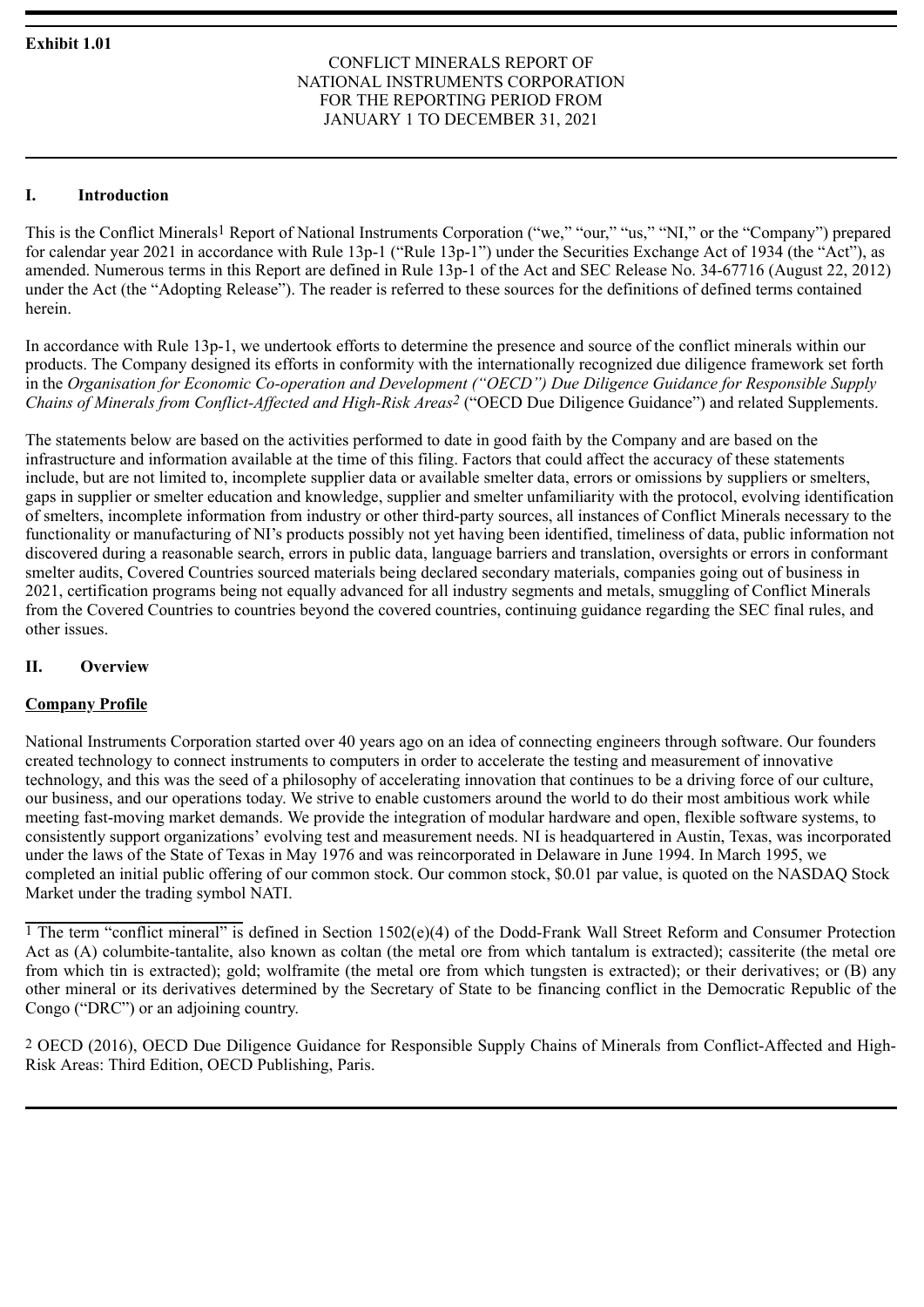We are subject to this rule as we have determined that, during 2021, conflict minerals were likely necessary to the functionality or production of products we manufactured or contracted to manufacture. The Company, as a purchaser of component parts, is many steps removed from the mining of conflict minerals. We do not purchase raw ore or unrefined conflict minerals and we conduct no purchasing activities directly in the DRC or adjoining countries.

# **Conflict Minerals Policy**

The Company developed a policy statement to support the goals expressed by Congress in enacting Section 1502 of the Dodd-Frank Wall Street Reform and Consumer Protection Act. The policy highlights the Company's commitment to complying with the reporting and due diligence obligations required by the SEC rule and our expectations from our suppliers. The policy as well as our supplier code of conduct and terms and conditions include language highlighting our expectation for suppliers to source responsibly. The policy resides on our corporate website (http://ni.com/conflictminerals).

# **Reasonable Country of Origin Inquiry Information**

We have conducted a good faith reasonable country of origin inquiry ("RCOI") to determine whether the necessary conflict minerals originated in the DRC or an adjoining country or came from recycled or scrap sources.

The Company's RCOI process included reviewing the products manufactured or contracted to be manufactured during the Reporting Period to identify products that should be deemed in-scope as described by the Adopting Release and conducting an inquiry of our direct suppliers of the in-scope products using the Responsible Minerals Initiative's ("RMI") Conflict Minerals Reporting Template ("CMRT"). Based on the results of our RCOI which indicated sourcing from the DRC or an adjoining country, we exercised due diligence on the source and chain of custody of the conflict minerals in accordance with the OECD Due Diligence Guidance. Our due diligence efforts are discussed further in this Conflict Minerals Report.

## **Due Diligence Program Design**

The Company designed its conflict minerals program to conform, in all material respects, with the five-step framework of the OECD Due Diligence Guidance, the Supplement on Tin, Tantalum, and Tungsten, and the Supplement on Gold, specifically as they relate to our position in the minerals supply chain as a "downstream" company:

- Step 1: Establish strong company management systems
- Step 2: Identify and assess risks in the supply chain
- Step 3: Design and implement a strategy to respond to identified risks
- Step 4: Carry out independent third-party audit of smelter/refiner's due diligence practices
- Step 5: Report annually on supply chain due diligence

#### **III. Due Diligence Measures Performed by The Company**

The following describes the measures taken to reasonably determine the country of origin and to exercise due diligence in the mineral supply chain in conformance with the OECD Due Diligence Guidance.

Step 1: Establish strong company management systems

- a. Conflict minerals team The Company established a conflict minerals team that includes individuals from the relevant business units and departments, including trade compliance, procurement, sales, and legal. The team was structured to include the involvement from those in upper management roles, including the Senior VP of Manufacturing, Director of Trade Compliance, and Global Supply Chain Operations Manager, to help ensure that critical information, including the Company's conflict minerals policy, reached relevant employees and suppliers.
- b. Conflict minerals policy The Company adopted and published a policy establishing the expectations of our suppliers. The policy resides on our corporate website (http://ni.com/conflictminerals). The Company's expectation for the responsible sourcing of minerals is also incorporated into the Company's terms and conditions with suppliers.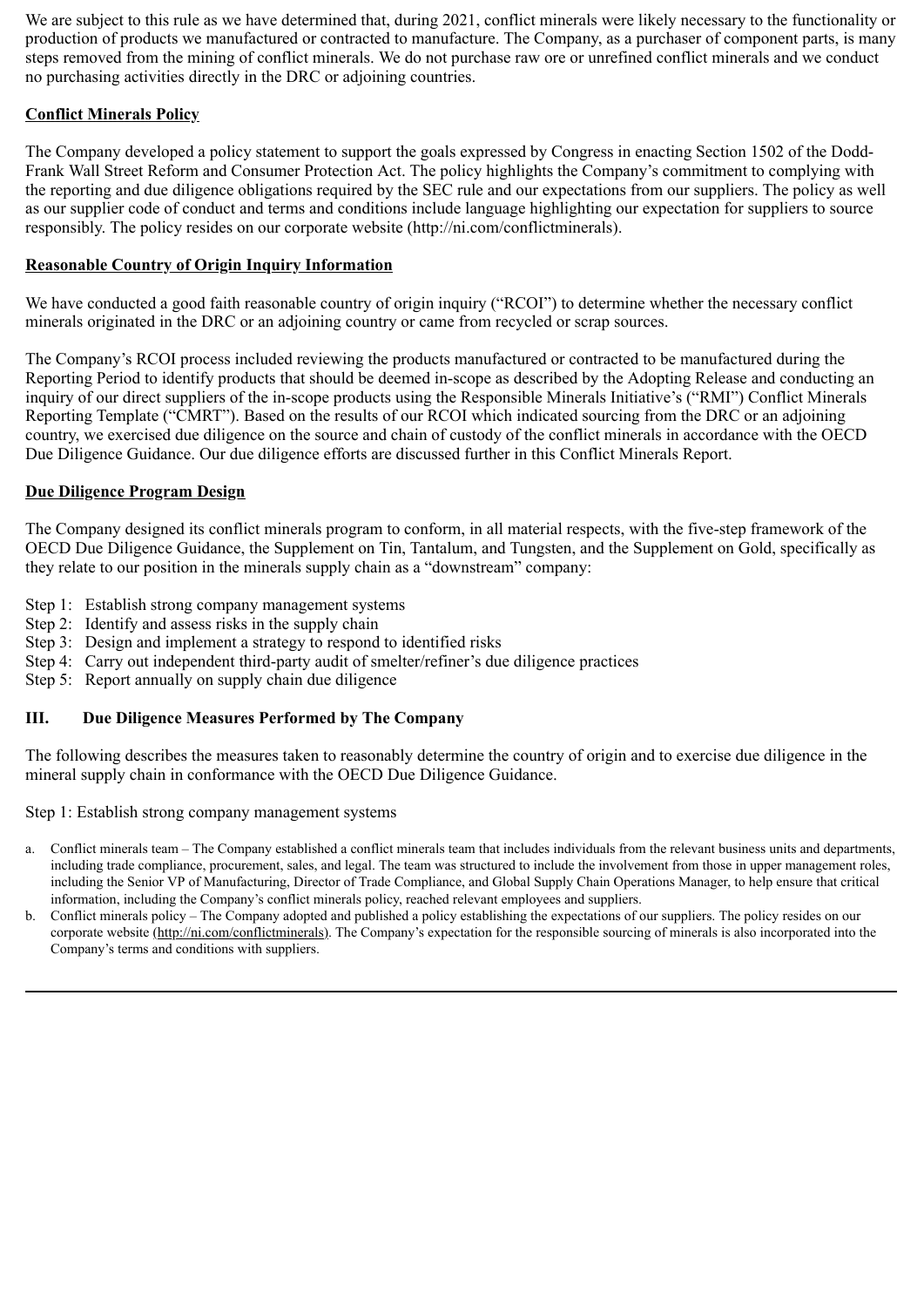- c. Supplier engagement The Company communicated its conflict minerals policy and provided educational materials to our in-scope suppliers. Suppliers were informed when the request for information was initiated on the conflict minerals disclosure requirements as well as recommendations for developing, implementing, and documenting a conflict minerals compliance program. NI also communicated its conflict minerals position statement to its suppliers through the NI Supplier Code of Conduct, available online at ni.com/en-us/about-ni/suppliers.html, which is designed to inform potential and existing suppliers about the Company. Finally, NI requires that its suppliers abide by the NI Supplier Code of Conduct and the labor, health and safety, environmental, and ethics standards of the most current version of the Responsible Business Alliance (RBA) Code of Conduct.
- d. Company-level grievance mechanism As recommended by the OECD Due Diligence Guidance, the Company has a grievance mechanism in place as a risk-awareness system for conflict minerals issues. NI maintains an ethics hotline pursuant to which stakeholders, internal and external, may confidentially report concerns involving conflict minerals, either electronically or by phone.
- e. Records management The Company will maintain records relating to our conflict minerals program in accordance with the recommended record retention guidelines of five years.

#### Step 2: Identify and assess risks in the supply chain

We performed the following steps as part of our risk assessment process:

- a. Identified products in scope Our conflict minerals team conducted a detailed review of the products manufactured or contracted to be manufactured during the Reporting Period to identify products that should be deemed in-scope as described by the Adopting Release. As most NI hardware products contain at least one of the Conflict Minerals this disclosure includes information on a company-level basis that includes general information for all NI products.
- b. Conducted RCOI The Company utilized the most recent version of the industry-developed CMRT to query our suppliers for conflict minerals information. We requested this information from the Tier 1 suppliers who provide materials and components for NI products. We evaluated the responses from the templates submitted by our suppliers to determine our reporting obligation based on this RCOI. See Appendix I for a list of countries of origin identified through the RCOI process.
- c. Completed additional follow-up The Company contacted direct suppliers multiple times to request detailed conflict minerals information. We also worked to clarify and validate the accuracy of information provided by our suppliers by responding with standardized feedback questions to address any issues or uncertainty with the template provided when necessary and/or obtaining additional information upon request (product identification, order numbers, or shipping addresses) to help ensure we are receiving conflict minerals information specific to our supply-chain.
- d. Identified smelters or refiners ("SORs") The Company compiled a list of SORs in our supply chain using our suppliers' responses in their CMRTs. The Company reconciled this list to the list of smelter facilities designated by the RMI's Responsible Minerals Assurance Process ("RMAP"). The RMAP completes independent, third-party audits of smelters and refiners to determine which can be validated as having systems in place that help ensure the minerals are responsible sourced according to the OECD Due Diligence Guidance. The company also utilized information provided by the London Bullion Market Association ("LBMA"), and Responsible Jewelry Council ("RJC") cross-recognition audit programs. The Company maintains a database of smelter aliases to reconcile suppliers' smelters lists to the list of RMI SORs. We have provided that list in this report within section IV – Product Description; Processing Facilities.

#### Step 3: Design and implement a strategy to respond to identified risks

We performed the following steps as part of our risk management plan:

- a. Reporting results to senior management The Conflict Minerals team reports the results of our RCOI to upper management at multiple points in time throughout the data collection period. These communications included the team's plan to respond to risks identified in the due diligence processes.
- b. Designed and implemented a plan The Company used established risk rating criteria to evaluate suppliers based on the responses provided within their CMRT, as well as, any additional documentation furnished to support those responses and the suppliers' due diligence processes. The resulting risk ratings were used to develop specific supplier outreach to address the identified risks and to take corrective actions with suppliers found not in compliance with the Company's conflict minerals policy. These actions will include additional outreach to suppliers who failed to respond to our multiple requests for information, provided inconsistent or erroneous information, or indicated they had received responses from less than 50% of their in-scope suppliers. Our team further reviews the responses to verify the validity of SORs reported by our suppliers, the audit status of such SORs and the country of origin of the minerals processed at such facilities.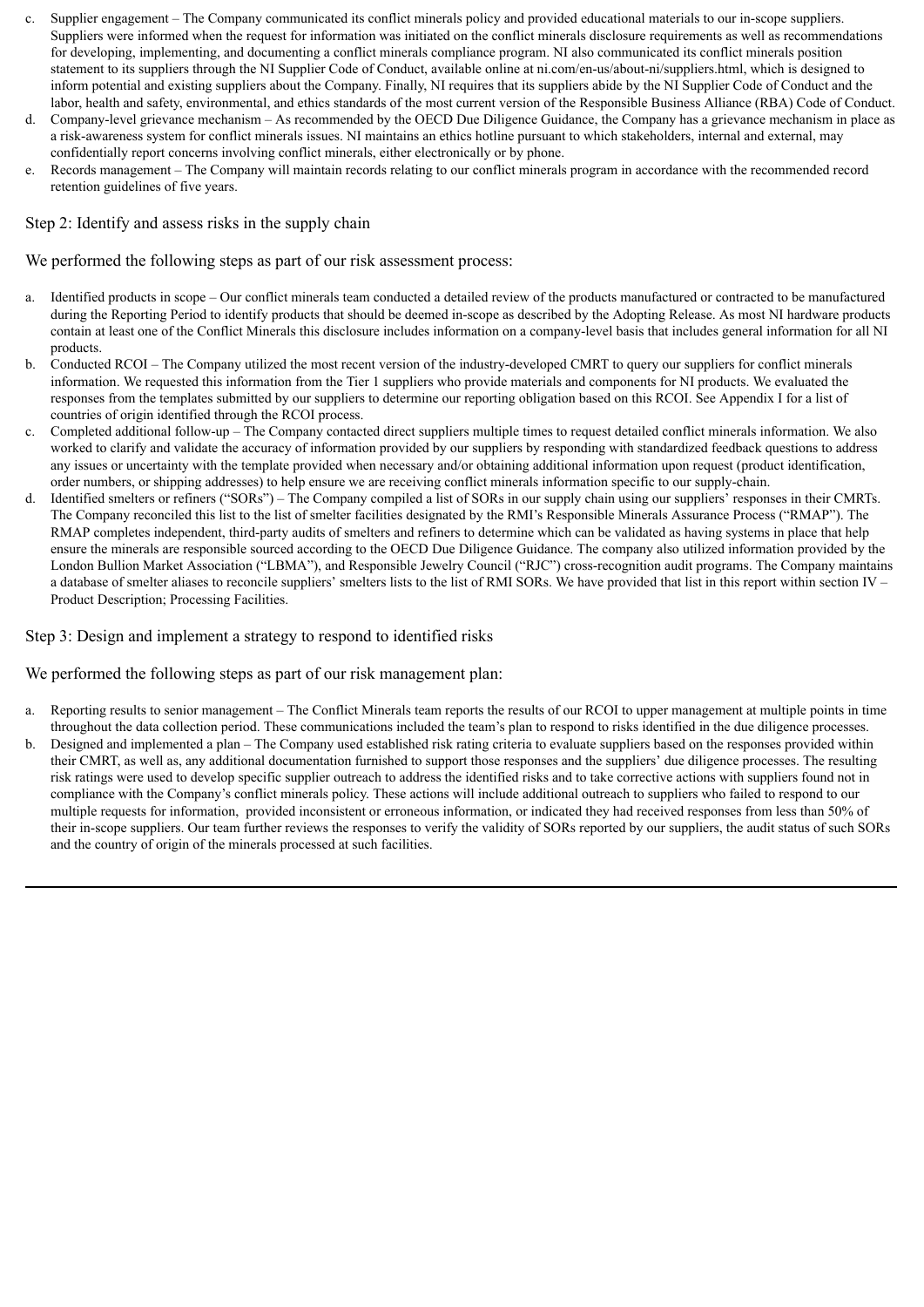- c. Provided educational materials The Company provided each supplier with educational materials that explain Section 1502 of the Dodd Frank Act, the OECD framework, the RCOI process, and general information on the contents of the most recent revision of the CMRT (including definitions of common phrases and frequently asked questions). The educational material serves as a point of reference for suppliers that are unfamiliar with the rule and helps limit the risk of obtaining inaccurate information from them.
- d. Identified SORs As part of the risk mitigation process, the Company reconciled the list of SORs collected from suppliers to the list of smelter facilities validated by the RMI. The Company maintains a database of smelter aliases to reconcile suppliers' smelters lists to the list of RMI SORs.

Step 4: Carry out independent third-party audit of smelter/refiner's due diligence practices

The Company is using information provided by independent third-party audit programs, including the RMI, RMAP, LBMA, and RJC, to confirm the existence and verify the OECD-conformance status of SORs identified during our due diligence.

For SORs that had not been audited as conformant, the Company sent a communication to encourage participation in the RMAP and requested the SOR to provide the mines and/or locations the SOR sources from to assist in identifying all countries of origin. Additionally, the Company sent communications to all suppliers that reported SORs that had not been audited as conformant to request that these suppliers contact the SORs to encourage participation in the RMAP.

The Company is also a member of the RMI {Member Code: NAIN}. As a member, the Company financially supports the development of the RMAP and utilizes the RMI data to determine the country of origin of conflict minerals in the Company's products in addition to the Company's efforts of reaching out to smelters. The efforts to determine location of origin through the RMI are described in the RMI's Reasonable Country of Origin Inquiry Data methodology available on its website.

Step 5: Report annually on supply chain due diligence

Accordingly, this Conflict Minerals Report has been filed with the SEC and is available on our website at http://investor.ni.com/.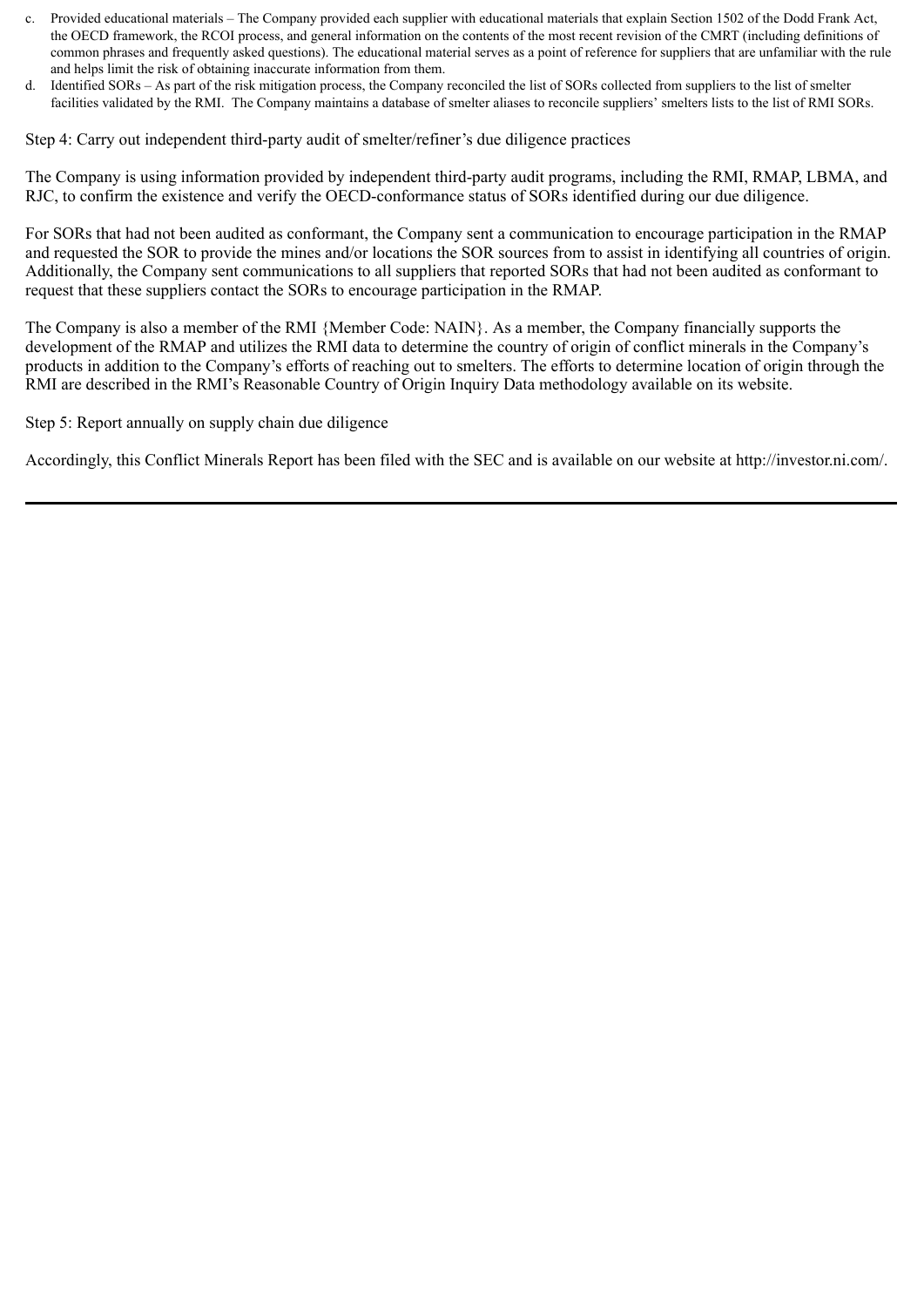# **IV. Product Description; Processing Facilities**

**Product Description** – Most NI hardware products and systems contain at least one of the Conflict Minerals and fall into the scope of the law's requirements; thus, the following description includes information on a company-level basis that includes general information for our hardware products. We offer two primary hardware form factors, PXI and NI C-series, both with a modular input/output ("I/O") approach in addition to industry standard PCI form factors. The NI PXI modular instrument platform, introduced in 1997, is a standard PC architecture in a rugged form factor with expansion slots and instrumentation extensions for timing, triggering and signal sharing. PXI combines mainstream PC software and PCI hardware with advanced instrumentation capabilities. The NI C-series platform, used in our CompactRIO and CompactDAQ products, is a rugged, highperformance I/O and processing platform used in a wide variety of data acquisition applications. The NI PXI and C-series platforms include field programmable gate array ("FPGA") technology, giving customers programmable hardware capability that provides high performance and is user-customizable with NI LabVIEW software. One example of our application-specific systems is our NI Semiconductor Test System ("STS") which combines NI modular instrumentation with NI software for RF and mixed-signal production testing. The STS features fully production-ready test systems that use NI technology in a form factor suitable for a semiconductor production test environment. The STS combines the NI PXI hardware, TestStand test management software, and LabVIEW graphical programming software inside a fully enclosed test head. The compact STS design houses all the key components of a production tester while using a fraction of the floor space, power, and maintenance typically required by traditional automated test equipment.

**Processing Facilities –** Based on our due diligence process and the information received from our suppliers, the following facilities were identified by the Company's suppliers as the smelters and refiners of the tin, tantalum, tungsten and/or gold present in and necessary to the functionality of products manufactured by the Company in the calendar year ended December 31, 2021. The information from our suppliers is still evolving and may contain company-level declarations. As such, this smelter list is presented in good faith as the best information we have to date. For 2021 we identified 137 SORs in our supply chain, and 130 have been audited as conformant with the RMAP. This list may contain smelters that are not in our supply chain and/or there may be other smelters not yet identified in our due diligence process. We will continue to update the list as our information and the relevant third-party data from RMI, LBMA, and RJC improves.

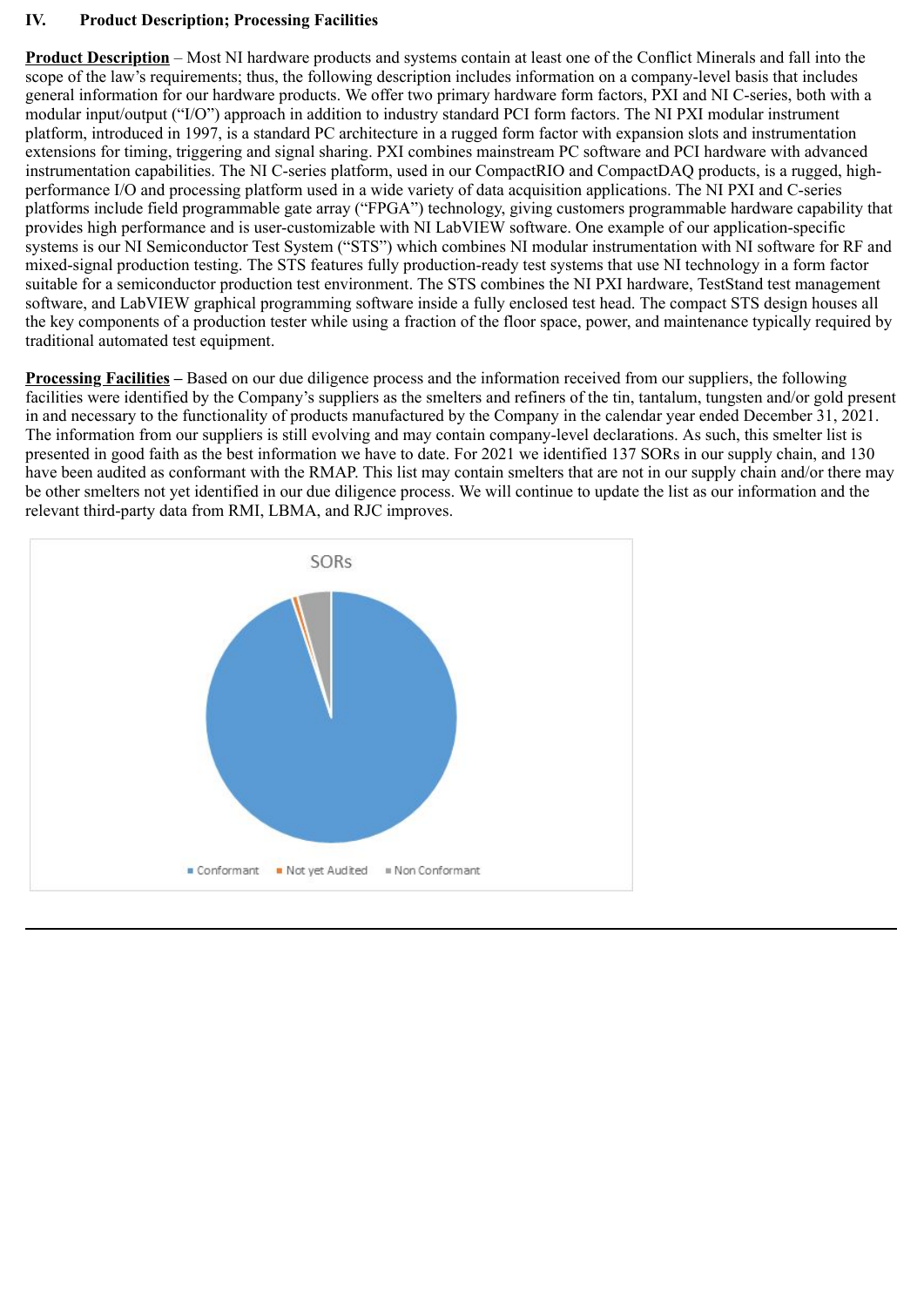| Metal             | <b>Standard Smelter Name</b>                                    | <b>Country_Location</b>         | Entity ID |
|-------------------|-----------------------------------------------------------------|---------------------------------|-----------|
| Gold              | <b>Advanced Chemical Company</b>                                | UNITED STATES OF AMERICA        | CID000015 |
| Gold              | Agosi AG                                                        | <b>GERMANY</b>                  | CID000035 |
| Gold              | Western Australian Mint (T/a The Perth Mint)                    | <b>AUSTRALIA</b>                | CID002030 |
| Gold              | Aida Chemical Industries Co., Ltd.                              | <b>JAPAN</b>                    | CID000019 |
| Gold              | Dowa                                                            | <b>JAPAN</b>                    | CID000401 |
| Gold              | Almalyk Mining and Metallurgical Complex (AMMC)                 | <b>UZBEKISTAN</b>               | CID000041 |
| Gold              | Asahi Pretec Corp.                                              | <b>JAPAN</b>                    | CID000082 |
| Gold              | AngloGold Ashanti Corrego do Sitio Mineracao                    | <b>BRAZIL</b>                   | CID000058 |
| Gold              | Argor-Heraeus S.A.                                              | <b>SWITZERLAND</b>              | CID000077 |
| Gold              | Asahi Refining Canada Ltd.                                      | <b>CANADA</b>                   | CID000924 |
| Gold              | Asahi Refining USA Inc.                                         | UNITED STATES OF AMERICA        | CID000920 |
| Gold              | Asaka Riken Co., Ltd.                                           | <b>JAPAN</b>                    | CID000090 |
| Gold              | Aurubis AG                                                      | <b>GERMANY</b>                  | CID000113 |
| Gold              | Bangko Sentral ng Pilipinas (Central Bank of the Philippines)   | <b>PHILIPPINES</b>              | CID000128 |
| Gold              | <b>Boliden AB</b>                                               | <b>SWEDEN</b>                   | CID000157 |
| Gold              | C. Hafner GmbH + Co. KG                                         | <b>GERMANY</b>                  | CID000176 |
| Gold              | CCR Refinery - Glencore Canada Corporation                      | <b>CANADA</b>                   | CID000185 |
| Gold              | Chimet S.p.A.                                                   | <b>ITALY</b>                    | CID000233 |
| Gold              | Zhongyuan Gold Smelter of Zhongjin Gold Corporation             | <b>CHINA</b>                    | CID002224 |
| Gold              | Shandong Gold Smelting Co., Ltd.                                | <b>CHINA</b>                    | CID001916 |
| Gold              | DSC (Do Sung Corporation)                                       | KOREA, REPUBLIC OF              | CID000359 |
| Gold              | Eco-System Recycling Co., Ltd. East Plant                       | <b>JAPAN</b>                    | CID000425 |
| Gold              | <b>Emirates Gold DMCC</b>                                       | <b>UNITED ARAB EMIRATES</b>     | CID002561 |
| Gold              | Moscow Special Alloys Processing Plant                          | <b>RUSSIAN FEDERATION</b>       | CID001204 |
| Gold              | JSC Novosibirsk Refinery                                        | <b>RUSSIAN FEDERATION</b>       | CID000493 |
| Gold              | Heimerle + Meule GmbH                                           | <b>GERMANY</b>                  | CID000694 |
| Gold              | Heraeus Metals Hong Kong Ltd.                                   | <b>CHINA</b>                    | CID000707 |
| Gold              | Inner Mongolia Qiankun Gold and Silver Refinery Share Co., Ltd. | <b>CHINA</b>                    | CID000801 |
| Gold              | Ishifuku Metal Industry Co., Ltd.                               | <b>JAPAN</b>                    | CID000807 |
| Gold              | Istanbul Gold Refinery                                          | <b>TURKEY</b>                   | CID000814 |
| Gold              | Japan Mint                                                      | <b>JAPAN</b>                    | CID000823 |
| Gold              | Jiangxi Copper Co., Ltd.                                        | <b>CHINA</b>                    | CID000855 |
| Gold              | <b>JSC</b> Uralelectromed                                       | <b>RUSSIAN FEDERATION</b>       | CID000929 |
| Gold              | JX Nippon Mining & Metals Co., Ltd.                             | <b>JAPAN</b>                    | CID000937 |
| Gold              | Kazzinc                                                         | <b>KAZAKHSTAN</b>               | CID000957 |
| $Go\overline{Id}$ | Kennecott Utah Copper LLC                                       | UNITED STATES OF AMERICA        | CID000969 |
| Gold              | Kojima Chemicals Co., Ltd.                                      | <b>JAPAN</b>                    | CID000981 |
| Gold              | Korea Zinc Co., Ltd.                                            | KOREA, REPUBLIC OF              | CID002605 |
| Gold              | LS-NIKKO Copper Inc.                                            | KOREA, REPUBLIC OF              | CID001078 |
| Gold              | Materion                                                        | UNITED STATES OF AMERICA        | CID001113 |
| Gold              | Matsuda Sangyo Co., Ltd.                                        | <b>JAPAN</b>                    | CID001119 |
| Gold              | Sumitomo Metal Mining Co., Ltd.                                 | <b>JAPAN</b>                    | CID001798 |
| Gold              | Metalurgica Met-Mex Penoles S.A. De C.V.                        | <b>MEXICO</b>                   | CID001161 |
| Gold              | Umicore S.A. Business Unit Precious Metals Refining             | <b>BELGIUM</b>                  | CID001980 |
| Gold              | Metalor Technologies S.A.                                       | <b>SWITZERLAND</b>              | CID001153 |
| Gold              | Metalor Technologies (Hong Kong) Ltd.                           | <b>CHINA</b>                    | CID001149 |
| Gold              | Metalor Technologies (Singapore) Pte., Ltd.                     | <b>SINGAPORE</b>                | CID001152 |
| Gold              | Metalor Technologies (Suzhou) Ltd.                              | <b>CHINA</b>                    | CID001147 |
| Gold              | Metalor USA Refining Corporation                                | <b>UNITED STATES OF AMERICA</b> | CID001157 |
| Gold              | Mitsubishi Materials Corporation                                | <b>JAPAN</b>                    | CID001188 |
| Gold              | Mitsui Mining and Smelting Co., Ltd.                            | <b>JAPAN</b>                    | CID001193 |
| Gold              | MMTC-PAMP India Pvt., Ltd.                                      | <b>INDIA</b>                    | CID002509 |
| Gold              | Nadir Metal Rafineri San. Ve Tic. A.S.                          | <b>TURKEY</b>                   | CID001220 |
|                   |                                                                 |                                 |           |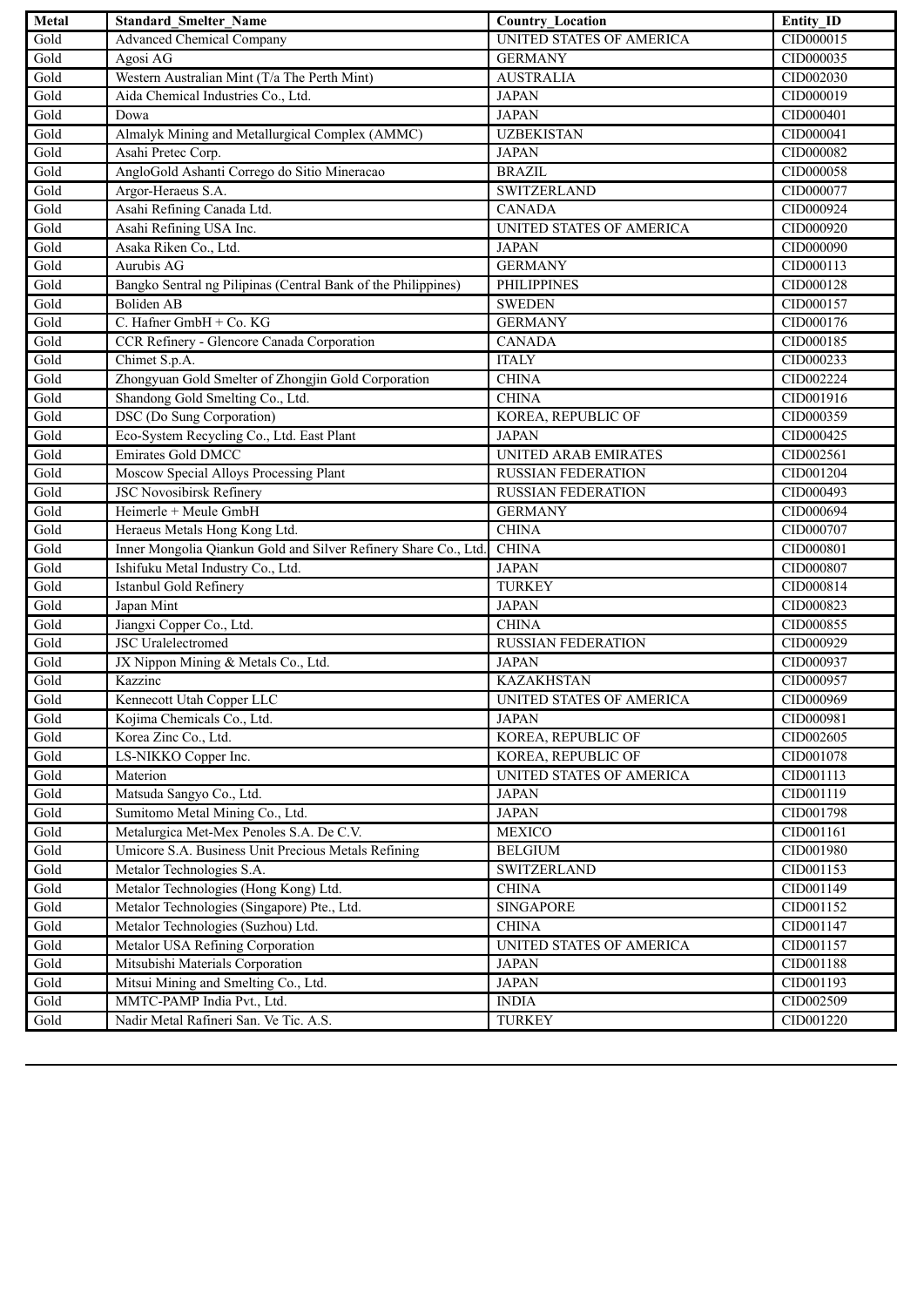| Gold     | Nihon Material Co., Ltd.                                    | <b>JAPAN</b>                    | CID001259 |
|----------|-------------------------------------------------------------|---------------------------------|-----------|
| Gold     | Ogussa Osterreichische Gold- und Silber-Scheideanstalt GmbH | <b>AUSTRIA</b>                  | CID002779 |
| Gold     | Ohura Precious Metal Industry Co., Ltd.                     | <b>JAPAN</b>                    | CID001325 |
|          | OJSC "The Gulidov Krasnoyarsk Non-Ferrous                   |                                 |           |
| Gold     | Metals Plant" (OJSC Krastsvetmet)                           | <b>RUSSIAN FEDERATION</b>       | CID001326 |
| Gold     | PAMP S.A.                                                   | <b>SWITZERLAND</b>              | CID001352 |
| Gold     | Prioksky Plant of Non-Ferrous Metals                        | <b>RUSSIAN FEDERATION</b>       | CID001386 |
| Gold     | PT Aneka Tambang (Persero) Tbk                              | <b>INDONESIA</b>                | CID001397 |
| Gold     | PX Precinox S.A.                                            | <b>SWITZERLAND</b>              | CID001498 |
| Gold     | Rand Refinery (Pty) Ltd.                                    | <b>SOUTH AFRICA</b>             | CID001512 |
| Gold     | Royal Canadian Mint                                         | <b>CANADA</b>                   | CID001534 |
| Gold     | SEMPSA Joyeria Plateria S.A.                                | <b>SPAIN</b>                    | CID001585 |
| Gold     | Shandong Zhaojin Gold & Silver Refinery Co., Ltd.           | <b>CHINA</b>                    | CID001622 |
| Gold     | Tanaka Kikinzoku Kogyo K.K.                                 | <b>JAPAN</b>                    | CID001875 |
| Gold     | Singway Technology Co., Ltd.                                | TAIWAN, PROVINCE OF CHINA       | CID002516 |
| Gold     | Solar Applied Materials Technology Corp.                    | TAIWAN, PROVINCE OF CHINA       | CID001761 |
| Gold     | T.C.A S.p.A                                                 | <b>ITALY</b>                    | CID002580 |
| Gold     | Tokuriki Honten Co., Ltd.                                   | <b>JAPAN</b>                    | CID001938 |
| Gold     | Torecom                                                     | KOREA, REPUBLIC OF              | CID001955 |
| Gold     | Umicore Precious Metals Thailand                            | <b>THAILAND</b>                 | CID002314 |
| Gold     | United Precious Metal Refining, Inc.                        | UNITED STATES OF AMERICA        | CID001993 |
| Gold     | Valcambi S.A.                                               | <b>SWITZERLAND</b>              | CID002003 |
| Gold     | WIELAND Edelmetalle GmbH                                    | <b>GERMANY</b>                  | CID002778 |
| Gold     | Yamakin Co., Ltd.                                           | <b>JAPAN</b>                    | CID002100 |
| Gold     | Yokohama Metal Co., Ltd.                                    | <b>JAPAN</b>                    | CID002129 |
| Tantalum | Changsha South Tantalum Niobium Co., Ltd.                   | <b>CHINA</b>                    | CID000211 |
| Tantalum | D Block Metals, LLC                                         | <b>UNITED STATES OF AMERICA</b> | CID002504 |
| Tantalum | F&X Electro-Materials Ltd.                                  | <b>CHINA</b>                    | CID000460 |
| Tantalum | FIR Metals & Resource Ltd.                                  | <b>CHINA</b>                    | CID002505 |
| Tantalum | Global Advanced Metals Aizu                                 | <b>JAPAN</b>                    | CID002558 |
| Tantalum | Global Advanced Metals Boyertown                            | UNITED STATES OF AMERICA        | CID002557 |
| Tantalum | XIMEI RESOURCES (GUANGDONG) LIMITED                         | <b>CHINA</b>                    | CID000616 |
| Tantalum | TANIOBIS Co., Ltd.                                          | <b>THAILAND</b>                 | CID002544 |
| Tantalum | H.C. Starck Hermsdorf GmbH                                  | <b>GERMANY</b>                  | CID002547 |
| Tantalum | H.C. Starck Inc.                                            | UNITED STATES OF AMERICA        | CID002548 |
| Tantalum | TANIOBIS Japan Co., Ltd.                                    | <b>JAPAN</b>                    | CID002549 |
| Tantalum | TANIOBIS Smelting GmbH & Co. KG                             | <b>GERMANY</b>                  | CID002550 |
| Tantalum | <b>TANIOBIS GmbH</b>                                        | <b>GERMANY</b>                  | CID002545 |
| Tantalum | Hengyang King Xing Lifeng New Materials Co., Ltd.           | <b>CHINA</b>                    | CID002492 |
| Tantalum | Jiangxi Tuohong New Raw Material                            | <b>CHINA</b>                    | CID002842 |
| Tantalum | JiuJiang JinXin Nonferrous Metals Co., Ltd.                 | <b>CHINA</b>                    | CID000914 |
| Tantalum | Jiujiang Tanbre Co., Ltd.                                   | <b>CHINA</b>                    | CID000917 |
| Tantalum | Metallurgical Products India Pvt., Ltd.                     | <b>INDIA</b>                    | CID001163 |
| Tantalum | Ningxia Orient Tantalum Industry Co., Ltd.                  | <b>CHINA</b>                    | CID001277 |
| Tantalum | Yanling Jincheng Tantalum & Niobium Co., Ltd.               | <b>CHINA</b>                    | CID001522 |
| Tantalum | Ulba Metallurgical Plant JSC                                | <b>KAZAKHSTAN</b>               | CID001969 |
| Tin      | Alpha                                                       | UNITED STATES OF AMERICA        | CID000292 |
| Tin      | PT Refined Bangka Tin                                       | <b>INDONESIA</b>                | CID001460 |
| Tin      | Yunnan Chengfeng Non-ferrous Metals Co., Ltd.               | <b>CHINA</b>                    | CID002158 |
| $\rm{T}$ | Chenzhou Yunxiang Mining and Metallurgy Co., Ltd.           | <b>CHINA</b>                    | CID000228 |
| Tin      | China Tin Group Co., Ltd.                                   | <b>CHINA</b>                    | CID001070 |
| Tin      | Tin Smelting Branch of Yunnan Tin Co., Ltd.                 | <b>CHINA</b>                    | CID002180 |
| $\rm{T}$ | Dowa                                                        | JAPAN                           | CID000402 |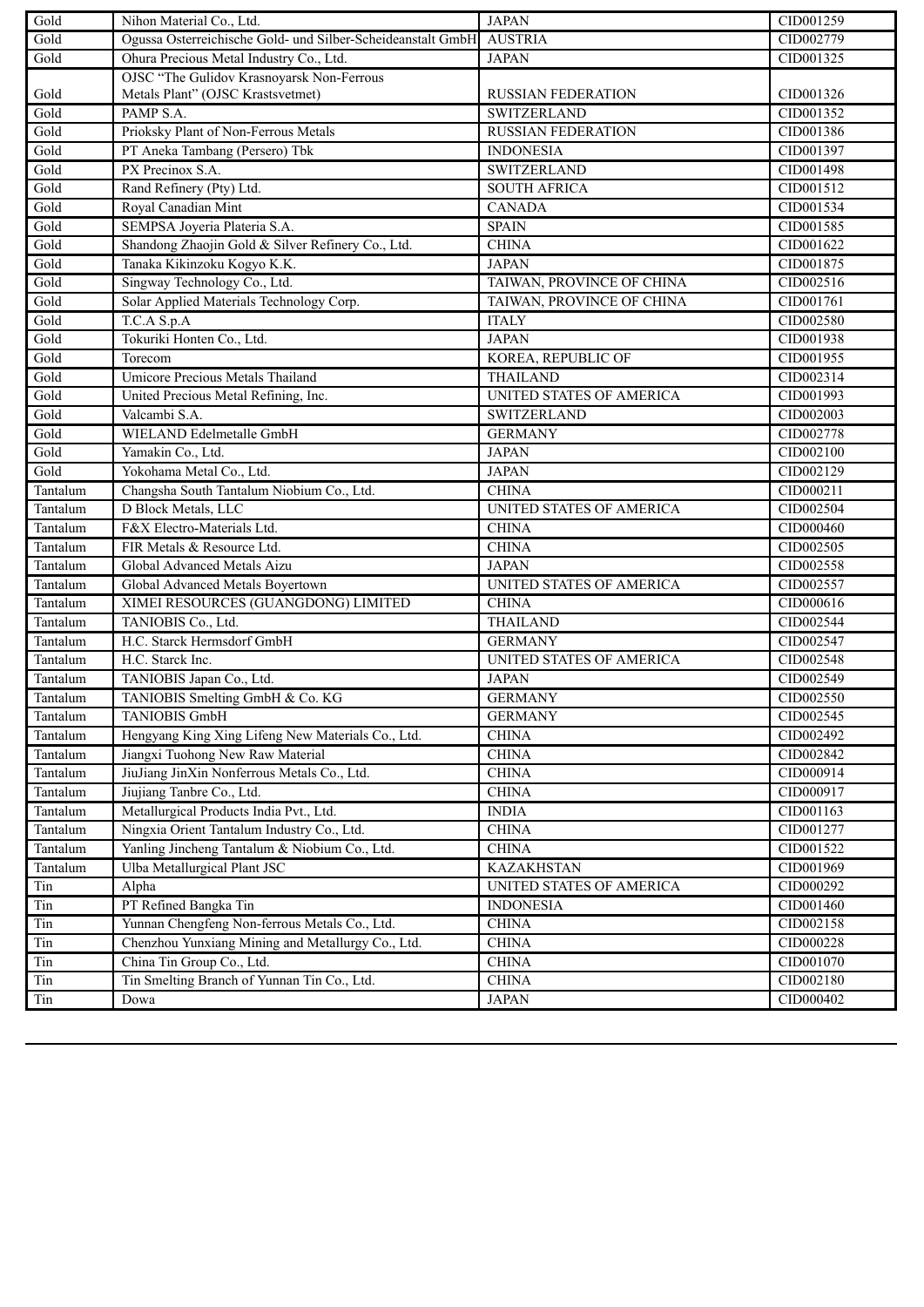| Tin      | <b>EM Vinto</b>                                 | <b>BOLIVIA (PLURINATIONAL STATE OF)</b> | CID000438 |
|----------|-------------------------------------------------|-----------------------------------------|-----------|
| Tin      | Fenix Metals                                    | <b>POLAND</b>                           | CID000468 |
| Tin      | Minsur                                          | <b>PERU</b>                             | CID001182 |
| Tin      | Gejiu Kai Meng Industry and Trade LLC           | <b>CHINA</b>                            | CID000942 |
| Tin      | Gejiu Non-Ferrous Metal Processing Co., Ltd.    | <b>CHINA</b>                            | CID000538 |
| Tin      | Malaysia Smelting Corporation (MSC)             | <b>MALAYSIA</b>                         | CID001105 |
| Tin      | Mitsubishi Materials Corporation                | <b>JAPAN</b>                            | CID001191 |
| Tin      | PT Timah Tbk Mentok                             | <b>INDONESIA</b>                        | CID001482 |
| Tin      | PT Timah Tbk Kundur                             | <b>INDONESIA</b>                        | CID001477 |
| Tin      | Magnu's Minerais Metais e Ligas Ltda.           | <b>BRAZIL</b>                           | CID002468 |
| Tin      | Melt Metais e Ligas S.A.                        | <b>BRAZIL</b>                           | CID002500 |
| Tin      | Metallic Resources, Inc.                        | <b>UNITED STATES OF AMERICA</b>         | CID001142 |
| Tin      | Metallo Belgium N.V.                            | <b>BELGIUM</b>                          | CID002773 |
| Tin      | Mineracao Taboca S.A.                           | BRAZIL                                  | CID001173 |
| Tin      | O.M. Manufacturing (Thailand) Co., Ltd.         | <b>THAILAND</b>                         | CID001314 |
| Tin      | O.M. Manufacturing Philippines, Inc.            | <b>PHILIPPINES</b>                      | CID002517 |
| Tin      | Operaciones Metalurgicas S.A.                   | BOLIVIA (PLURINATIONAL STATE OF)        | CID001337 |
| Tin      | PT Mitra Stania Prima                           | <b>INDONESIA</b>                        | CID001453 |
| Tin      | Resind Industria e Comercio Ltda.               | <b>BRAZIL</b>                           | CID002706 |
| Tin      | Rui Da Hung                                     | TAIWAN, PROVINCE OF CHINA               | CID001539 |
| Tin      | Soft Metais Ltda.                               | <b>BRAZIL</b>                           | CID001758 |
| Tin      | Thaisarco                                       | <b>THAILAND</b>                         | CID001898 |
| Tin      | White Solder Metalurgia e Mineracao Ltda.       | <b>BRAZIL</b>                           | CID002036 |
| Tungsten | Chenzhou Diamond Tungsten Products Co., Ltd.    | <b>CHINA</b>                            | CID002513 |
| Tungsten | Chongyi Zhangyuan Tungsten Co., Ltd.            | <b>CHINA</b>                            | CID000258 |
| Tungsten | Ganzhou Huaxing Tungsten Products Co., Ltd.     | <b>CHINA</b>                            | CID000875 |
| Tungsten | Ganzhou Seadragon W & Mo Co., Ltd.              | <b>CHINA</b>                            | CID002494 |
| Tungsten | Global Tungsten & Powders Corp.                 | <b>UNITED STATES OF AMERICA</b>         | CID000568 |
| Tungsten | Hunan Chunchang Nonferrous Metals Co., Ltd.     | <b>CHINA</b>                            | CID000769 |
| Tungsten | Jiangwu H.C. Starck Tungsten Products Co., Ltd. | <b>CHINA</b>                            | CID002551 |
| Tungsten | Xiamen Tungsten (H.C.) Co., Ltd.                | <b>CHINA</b>                            | CID002320 |
| Tungsten | Xiamen Tungsten Co., Ltd.                       | <b>CHINA</b>                            | CID002082 |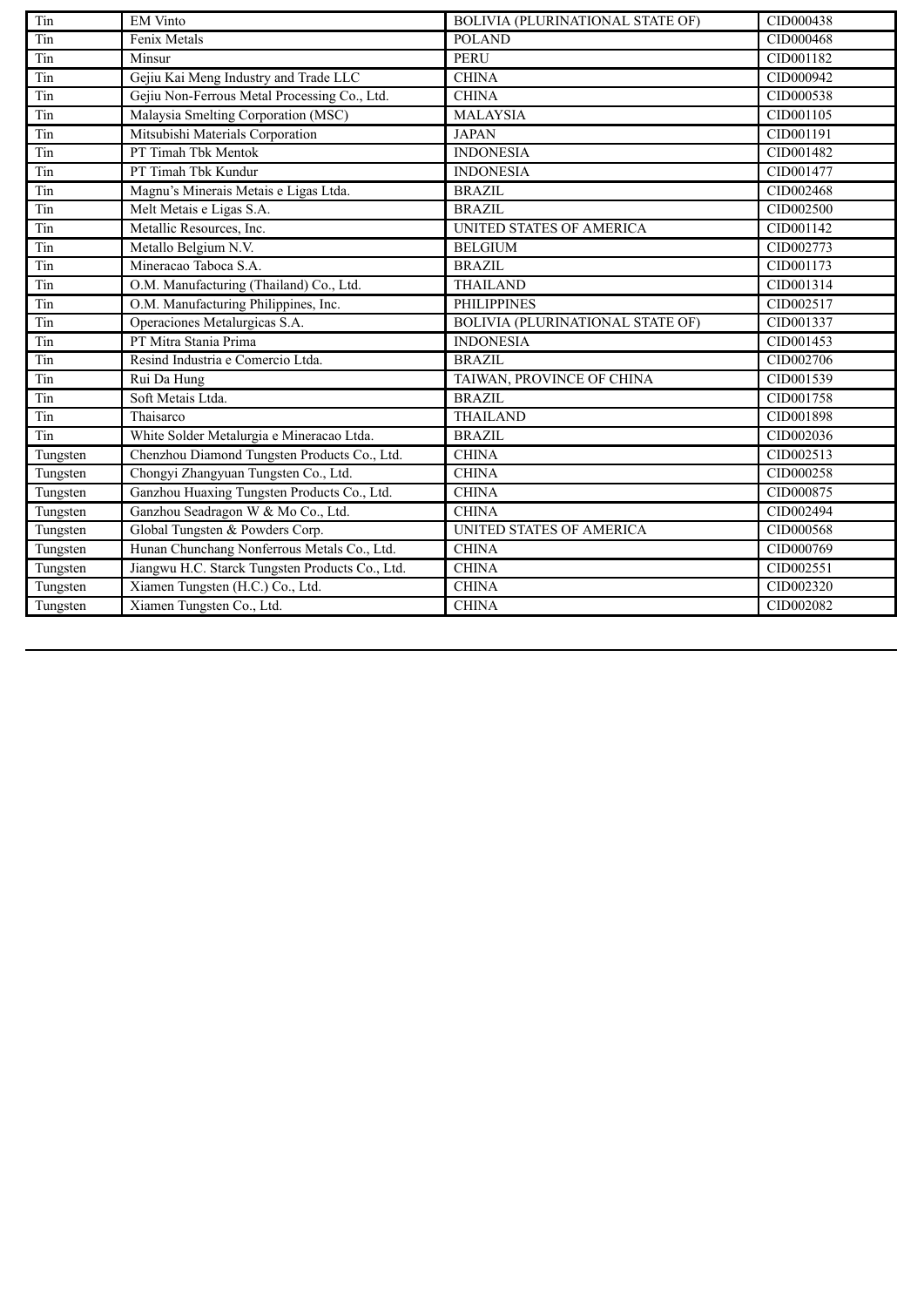#### **V. Future Due Diligence**

We will continue to communicate our expectations and information requirements to our direct suppliers. Over time, we anticipate that the amount of information available globally on the traceability and sourcing of these ores will increase and improve our knowledge. We will continue to make inquiries to our direct suppliers and undertake additional risk assessments when potentially relevant changes in facts or circumstances are identified. If we become aware of a supplier whose due diligence needs improvement, we may continue the trade relationship while that supplier improves its compliance program. We expect our suppliers to take similar measures with their suppliers to ensure alignment throughout the supply chain.

In addition to those above, the Company will undertake the following steps during the next compliance period:

- Review the conflict minerals policy statement and update if necessary.
- Review supplier and employee training materials and update if necessary.
- Continue to collect responses from suppliers using the most recent revision of the CMRT.
- Engage with suppliers that did not provide a response in 2021 or provided incomplete responses to enhance our data collection for 2022.
- Monitor and track performance of risk mitigation efforts including the performance of suppliers deemed high-risk.
- Continue engagement with smelters by sending letters to those that have not been audited as conformant.
- Continue to send messages to our suppliers to engage with smelters that have not been audited as conformant.
- Collect from suppliers product-level or user-defined level responses where useful.
- Compare and validate RCOI results to information collected via independent third-party audit programs, such as the RMI, and through our Company's own coordinated outreach to smelters.
- Encourage responsible sourcing from the DRC and adjoining countries.

*Websites referenced in this Conflict Minerals Report, and the information contained in them or connected to them, are not intended to be incorporated into this Conflict Minerals Report or our Form SD.*

*This Conflict Minerals Report contains forward-looking statements within the meaning of Section 27A of the Securities Act of 1933, as amended, and Section 21E of the Securities Exchange Act of 1934, as amended, that are subject to risks and uncertainties. Any statements contained herein regarding our future financial performance, operations, due diligence, or other activities (including, without limitation, statements to the effect that we "will," "expect," "anticipate," "continue," or other variations thereof or comparable terminology or the negative thereof) should be considered forward-looking statements. All forward-looking statements are based on current expectations and projections of future events. We claim the protection of the safe harbor for forward-looking statements contained in the Private Securities Litigation Reform Act of 1995 for all forward-looking statements. Although we believe that the expectations reflected in the forward-looking statements are reasonable, forwardlooking statements are not guarantees of performance and actual results could differ materially from those projected in the forward-looking statements as a result of a number of important factors, including those set forth in the risk factors in our Form 10-K filed with the Securities and Exchange Commission ("SEC") on February 22, 2022, our Form 10-Q filed with the SEC on April 29, 2022, and other documents filed with the SEC. Actual results could differ materially from those stated or implied by our forward-looking statements, due to risks and uncertainties associated with our business or underlying assumptions or conditions. You should not place undue reliance on any of these forward-looking statements. Any forward-looking statement speaks only as of the date on which it is made. We disclaim any obligation to update information contained in any forwardlooking statement, whether as a result of new information, future events or otherwise.*